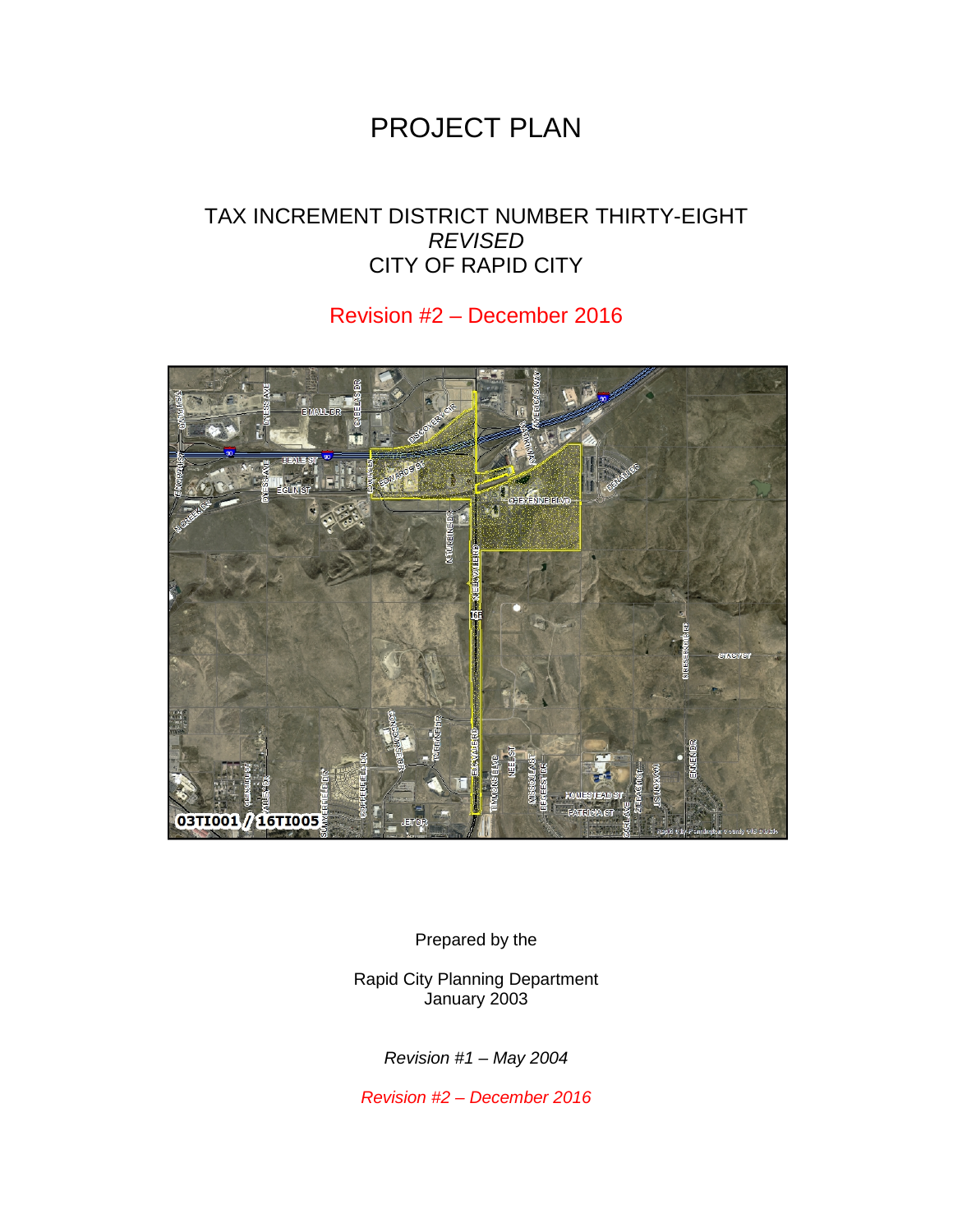## **INTRODUCTION**

Tax Increment Financing is a method of financing improvements and development in an area which has been determined to be blighted according to the criteria set forth in SDCL 11-9. All this is done without incurring a general obligation for the taxpayers of the entire City.

The assessed value of a district is determined by the South Dakota Department of Revenue at the time the district is created by the City Council. This valuation is termed the Tax Increment Base Valuation for the district, or simply the "base valuation." As the property taxes for the property are paid, that portion of the taxes paid on the Base Valuation continue to go to those entities, (City, County, School, etc.), which levy property taxes.

When in succeeding years, the assessed valuation of the district increases, the total property taxes paid by the owners of property in the district will increase accordingly. That increase in taxable valuation is the "increment." When the tax bills are paid, only that portion of the tax bill which results from the Base Valuation, is paid to the taxing entities. The remainder of the tax bill, known as the Tax increment, is deposited in a special fund. It is this plan which determines how these accumulated funds will be used. It should be noted that based on changes in state statue in 1996, an additional tax is levied against all property within the School District's jurisdiction to make up for the School District's share of the increment. Thus, the School District continues to receive tax revenue based on the full valuation of the property within the district.

This financing method is invaluable for encouraging growth and development in areas with special development problems, since the amount of funds available for use by the project plan is directly related to the increase in valuation which a given project or development will create.

#### **OVERVIEW**

This plan proposes that a Tax Increment District be created to facilitate the development of commercial property located east of Elk Vale Drive through the construction of public improvements including; water main from Beal Street, a sanitary lift station, a force main sewer extension, gravity sewer extension, two drainage detention dams, Eglin Street road improvements, a deceleration lane, intersection signalization and a 16 inch looped water main on Elk Vale Road. These improvements will bring water to properties south along Elk Vale Road and connect to the proposed loop at the Big Sky Business Park providing some additional water pressure and a looped system for fire protection. The lift station will provide sewer capability for this development as well as future development in the area. Eglin Street will be an arterial road through the commercial property. A deceleration lane on Elk Vale Road and intersection signalization will allow for safe movement of traffic at Elk Vale Road and Eglin Street.

The estimated cost for these infrastructure improvements is \$3,187,600. The applicant will obtain private financing to pay for these improvements and will be reimbursed from any tax increment revenues with the exception of the costs associated with the sewer lift station. The City will be responsible for passing on revenues received but will not guarantee repayment of the private financing. Should the tax increment revenues exceed the anticipated loan payments, the district debt would be retired early resulting in the full value of the property being returned to the tax roles more quickly.

This tax increment plan will allow this commercial area to develop by assisting with infrastructure costs and will assist area property owners with needed water and sewer connections and allow development of their property in the future. This additional commercial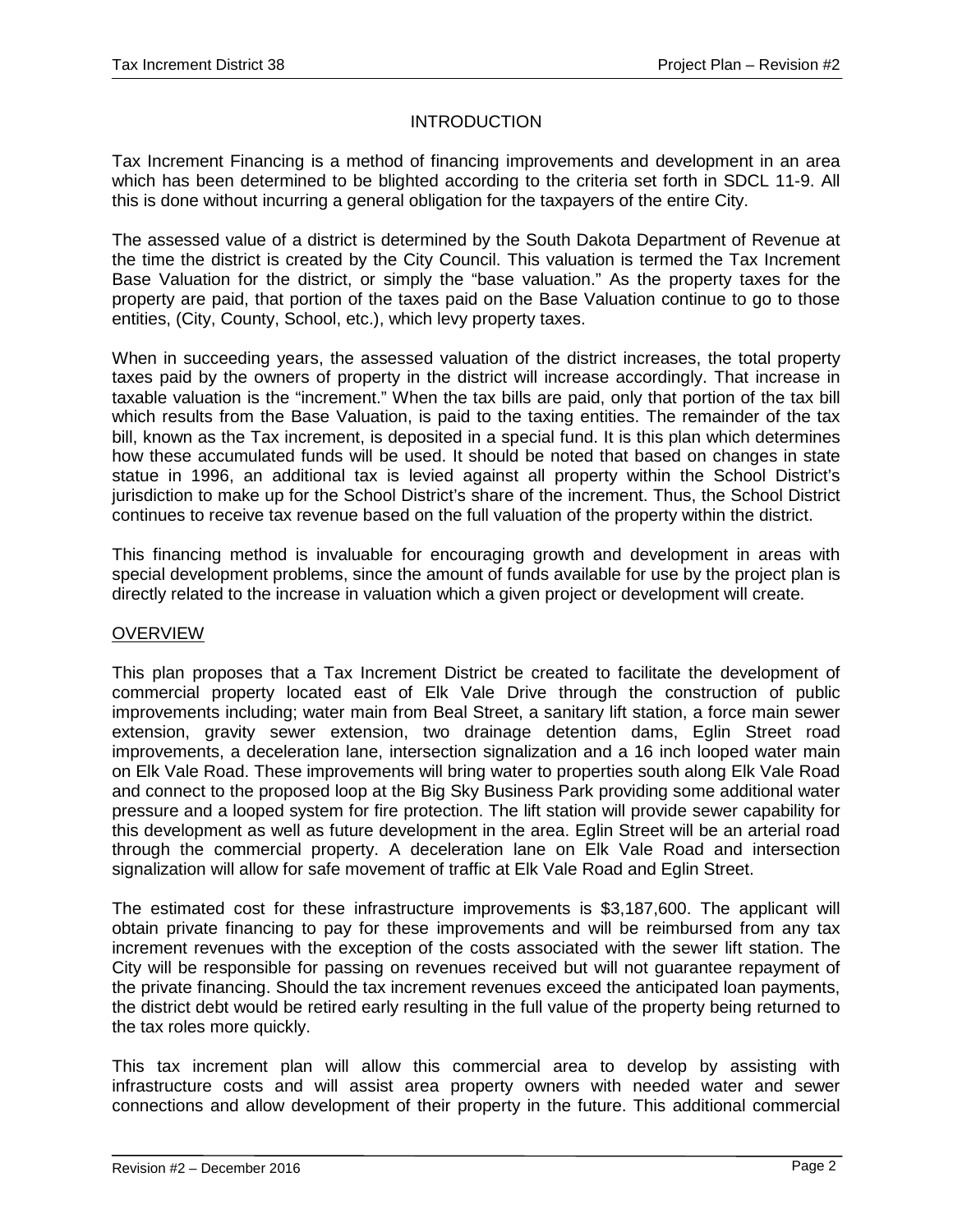development will increase the community's economic vitality while expanding the City's property and sales tax base.

#### PROJECT PLAN SUMMARY

This plan establishes the total project costs, as well as the Tax Increment District funded costs.

#### Elements of the Project Plan

This Project Plan, as required by SDCL 11-9-13, will address the following elements:

- 1) Public Works and Other Improvements;
- 2) Economic Feasibility Study;<br>3) Project Costs;
- Project Costs;
- 4) Fiscal Impact Statement; and,
- 5) Financing Method Description.

Additionally, the following exhibits are offered:

- I. General Vicinity map;
- II. Tax Increment district Boundary Map;
- III. Map of Existing Zoning;
- IV. Map of Existing Land Use; and,
- V. Map of Public and Other Improvements.

The Statement of Method for Relocating Displaced Persons, as well as the Statement of Changes Needed in Master Plan, Building Codes and Ordinances do not apply to this Project Plan and have not been included in this document.

### ELEMENTS OF THE PROJECT PLAN

#### 1. PUBLIC WORKS AND OTHER IMPROVEMENTS

The project plan includes capital costs associated with the construction of water and sewer infrastructure, road, deceleration lane, signalization improvements and detention dams.

#### 2. ECONOMIC FEASIBILITY STUDY

Current Valuation – Tax Increment District Number Thirty-Eight is proposed for creation in accordance with SDCL 11-9-2 to 11-9-11. A vicinity map as well as a boundary map is attached. As of this date, the assessed valuation for the proposed district is \$3,481,794. In accordance with SDCL 11-9-20, certification of the base value will be requested from the South Dakota Department of Revenue following creation and approval of the district by the City Council.

#### ANTICIPATED CERTIFIED BASE VALUATION OF PROPERTY IN TID #38: **\$3,481,794**

#### Expected Increase in Valuation –

#### ESTIMATED FUTURE VALUATION OF PROPOSED DISTRICT

| <b>Estimated Assessed Value of District</b>       | \$3,481,794         |
|---------------------------------------------------|---------------------|
| Anticipated Increases in Assessed Value (Year 20) | <u>\$67,721,400</u> |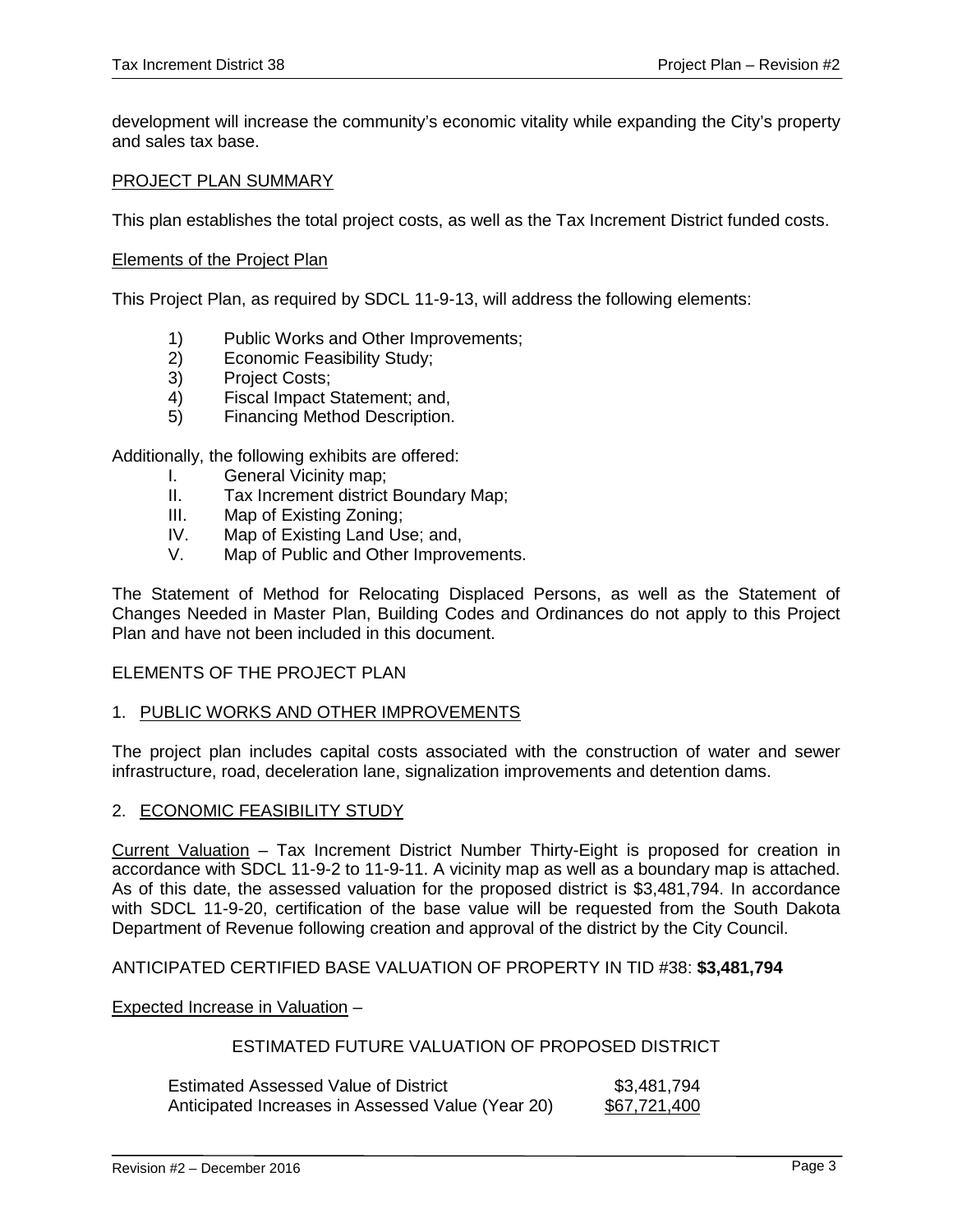#### Estimated Total Valuation (Year 20) \$71,203,194

#### Revenue Estimates from Tax Increments

The Plan anticipates 25 semi-annual payments over 13 years; however, the district may run up to 20 years to insure repayment of the project costs. The potential negative short-term impact on the various taxing entities will be offset by the increase in the tax base in future years.

#### 2002 Tax Levies and Percentage of Total Levy

| Tax Levy | Percentage of<br><b>Total Levy</b> |
|----------|------------------------------------|
| 17.7052  | 67.6%                              |
| 5.1463   | 19.6%                              |
| 3.3041   | 12.6%                              |
| 0.0350   | 0.2%                               |
| 26.1906  | 100.0%                             |
|          |                                    |

#### Anticipated 2002 Non Agricultural Tax Rate: 0.0261906

The estimated tax increment available to pay for project costs in the Plan can be calculated by multiplying the anticipated tax rate by the increment in valuation. This calculation results in the following tax increments, which become available as taxes are paid for the applicable periods.

#### PROJECTED TAX INCREMENT INCOME

| ASSESSMENT<br>DATE | YEAR<br>TAXES<br><b>PAID</b> | <b>PROJECTED</b><br><b>INCREMENT</b><br><b>IN VALUATION</b> | <b>TAX</b><br><b>INCREMENT</b><br><b>PAYMENT</b> |
|--------------------|------------------------------|-------------------------------------------------------------|--------------------------------------------------|
| Nov. 2003          | 2005                         | \$4,859,800                                                 | \$127,281                                        |
| Nov. 2004          | 2006                         | \$5,721,800                                                 | \$149,857                                        |
| Nov. 2005          | 2007                         | \$8,721,800                                                 | \$228,429                                        |
| Nov. 2006          | 2008                         | \$15,837,200                                                | \$414,786                                        |
| Nov. 2007          | 2009                         | \$18,837,200                                                | \$493,358                                        |
| Nov. 2008          | 2010                         | \$26,144,400                                                | \$684,738                                        |
| Nov. 2009          | 2011                         | \$29,144,400                                                | \$763,309                                        |
| Nov. 2010          | 2012                         | \$32,144,400                                                | \$841,881                                        |
| Nov. 2011          | 2013                         | \$35,144,400                                                | \$920,452                                        |
| Nov. 2012          | 2014                         | \$42,721,400                                                | \$1,118,899                                      |
| Nov. 2013          | 2015                         | \$47,721,400                                                | \$1,249,852                                      |
| Nov. 2014          | 2016                         | \$52,721,400                                                | \$1,380,805                                      |
| Nov. 2015          | 2017                         | \$57,721,400                                                | \$1,511,758                                      |
| Nov. 2016          | 2018                         | \$62,721,400                                                | \$1,642,711                                      |
| Nov. 2017          | 2019                         | \$67,721,400                                                | \$1,773,664                                      |
| Nov. 2018          | 2020                         | \$67,721,400                                                | \$1,773,664                                      |
| Nov. 2019          | 2021                         | \$67,721,400                                                | \$1,773,664                                      |
| Nov. 2020          | 2022                         | \$67,721,400                                                | \$1,773,664                                      |
| Nov. 2021          | 2023                         | \$67,721,400                                                | \$1,773,664                                      |
|                    |                              |                                                             |                                                  |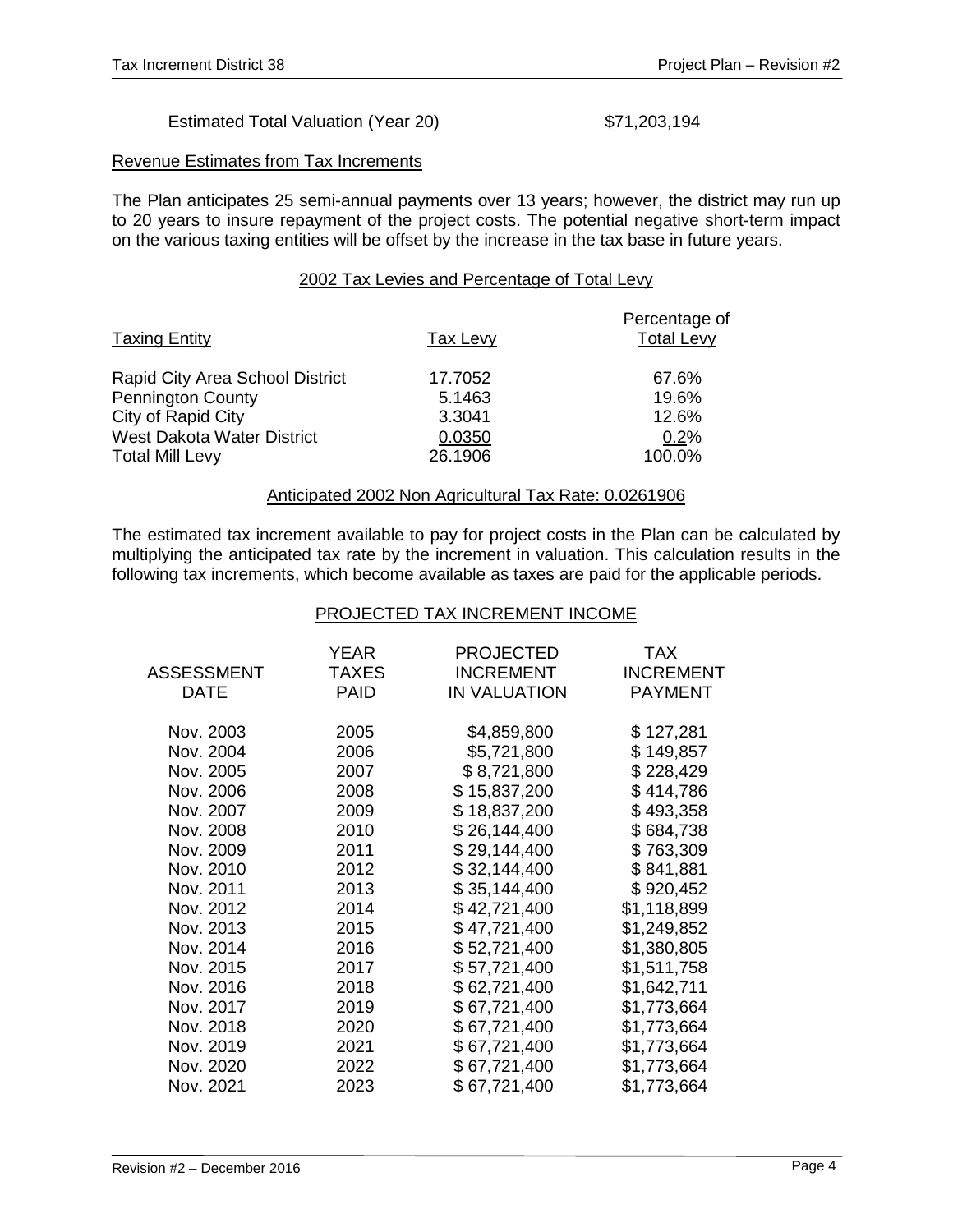### TOTAL TAX INCREMENT EXPECTED TO ACCRUE BY 6/30/23: **\$19,509,604**

NOTE: Tax increment payments are calculated using 100% of estimated future property valuation and 100% of expected 2002 mill levy.

#### 3. PROJECT COSTS

Capital Costs – The capital costs of \$3,187,600 for the Project Plan include water and sewer extension improvements, Eglin Street (Phase I), deceleration lane, signalized intersection, and drainage detention dam (Phase I). Eglin Street costs are broken down into \$598,000 for Phase I and \$455,000 for Phase II. A second detention dam is also included in Phase II for a cost of \$130,000.

Financing Costs – The financing costs for this Project Plan are dependent on the interest rate obtained by the developer. The anticipated interest rate used for these projections is 9.5%. It is estimated that the financing costs will total \$3,623,279.13. If a lower interest rate is obtained, the project costs will be repaid more quickly and the property will be returned to the tax roles sooner.

Professional Service Costs – Professional service costs of \$200,200 for the design and geotechnical fees and other fees have been included in the Project Plan for Phase I. Professional service costs of \$45,000 for the design, construction and administrative fees have been included in Phase II of the Project Plan.

Relocation Costs – No relocation costs are anticipated in this Project Plan.

Organizational Costs – No organizational costs are anticipated in the Project Plan.

Necessary and Convenient Payments – Contingency costs in the amount of \$400,400 for Phase I and \$90,000 for Phase II have been included in the Project Plan.

Imputed Administrative Costs – All Tax Increment District actions require municipal staff time to prepare and enact. The City shall be reimbursed on February 15, 2008, for its administrative costs in the amount of \$2050. However, in no case shall the City be reimbursed less than \$1 on February 15, 2008.

#### ESTIMATED PROJECT COSTS TO BE PAID BY THE TAX INCREMENT DISTRICT

| Capital Costs:             |              |
|----------------------------|--------------|
| <b>Water Main</b>          | \$300,000.00 |
| <b>Lift Station</b>        | \$350,000.00 |
| Force Main                 | \$210,000.00 |
| Eglin Street (Phase I)     | \$460,000.00 |
| <b>Gravity Sewer</b>       | \$132,000.00 |
| Deceleration Lane          | \$30,000.00  |
| Signalization Intersection | \$120,000.00 |
| Water Main Loop            | \$300,000.00 |
| Detention Dam (Phase I)    | \$100,000.00 |
| Eglin Street (Phase II)    | \$350,000.00 |
| Detention Dam (Phase II)   | \$100,000.00 |
|                            |              |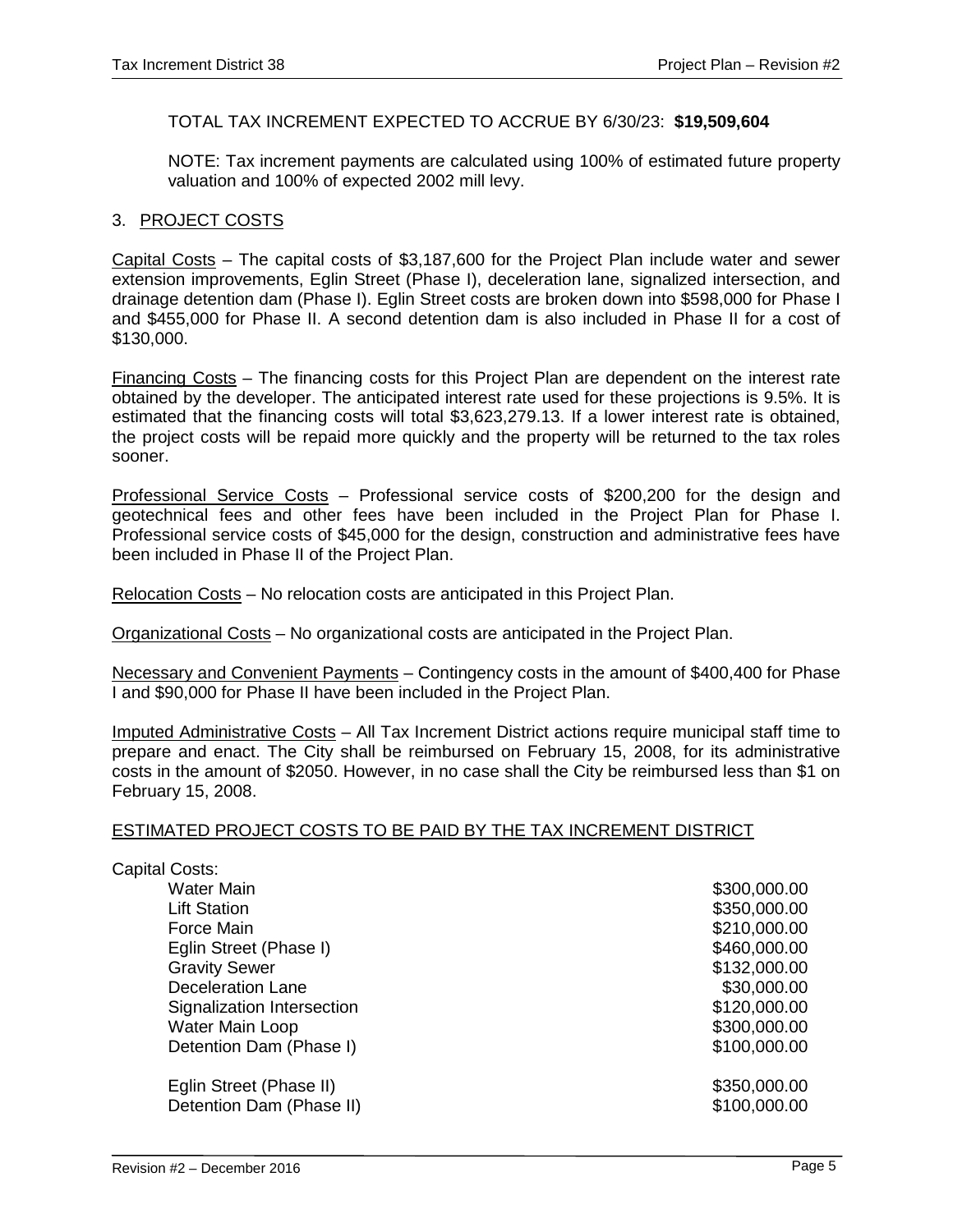| <b>Professional Service:</b>                                                                                                    |                             |
|---------------------------------------------------------------------------------------------------------------------------------|-----------------------------|
| Engineering Design, Construction and Administration (Phase I)<br>Engineering Design, Construction and Administration (Phase II) | \$200,200.00<br>\$45,000.00 |
|                                                                                                                                 |                             |
| <b>Financing Costs:</b>                                                                                                         |                             |
| <b>Financing interest</b>                                                                                                       | \$3,623,279.13              |
| <b>Professional Fees</b>                                                                                                        | \$0.00                      |
| Relocation Costs (Phase I)                                                                                                      | \$0.00                      |
|                                                                                                                                 |                             |
| <b>Organizational Costs</b>                                                                                                     | \$0.00                      |
| <b>Other Necessary and Convenient Costs:</b>                                                                                    |                             |
| Phase I                                                                                                                         | \$400,400.00                |
| Phase II                                                                                                                        | \$90,000.00                 |
| <b>TOTAL</b>                                                                                                                    | \$6,810,879.13              |
|                                                                                                                                 |                             |
| Imputed Administrative Costs*                                                                                                   |                             |
| City of Rapid City                                                                                                              | \$2,050.00                  |

\*The imputed administrative costs are interest-free, are not included in the total project costs, and are to be paid from the balance remaining in the TID #38 fund available to the City Finance Officer on February 15, 2008.

## 4. FISCAL IMPACT STATEMENT

The impact on taxing entities can be derived from determining the tax increment anticipated during the life of the district. The true impact on taxing entities of the Plan is the increase in valuation of the property within the Tax Increment District. The taxing entities are only foregoing that income during the life of the district and will realize that income as soon as the debt from the project costs in the Plan is retired. The purpose of this Plan is to encourage that increase in valuation.

At first glance it may appear that the negative impact on the various entities is notable. But when it is considered that without the use of the Tax Increment Finance proposed in this plan it is very likely that there would be no increase in the taxable value of the property within this district or, at least, any increase would be significantly delayed, the impact can be considered truly positive.

| Year<br>Paid | Valuation<br>Increase | Schools | County   | City     | Water | Total     |
|--------------|-----------------------|---------|----------|----------|-------|-----------|
|              |                       |         |          |          |       |           |
| 2005         | \$4,859,800           | \$0     | \$25,010 | \$16,057 | \$170 | \$127,281 |
| 2006         | \$5,721,800           | \$0     | \$29,446 | \$18,905 | \$200 | \$149,857 |
| 2007         | \$8,721,800           | \$0     | \$44,885 | \$28,818 | \$305 | \$228,429 |
| 2008         | \$15,837,200          | \$0     | \$81,503 | \$52,328 | \$554 | \$414,786 |
| 2009         | \$18,837,200          | \$0     | \$96,942 | \$62,240 | \$659 | \$493,358 |

# NET IMPACT ON TAXING ENTITIES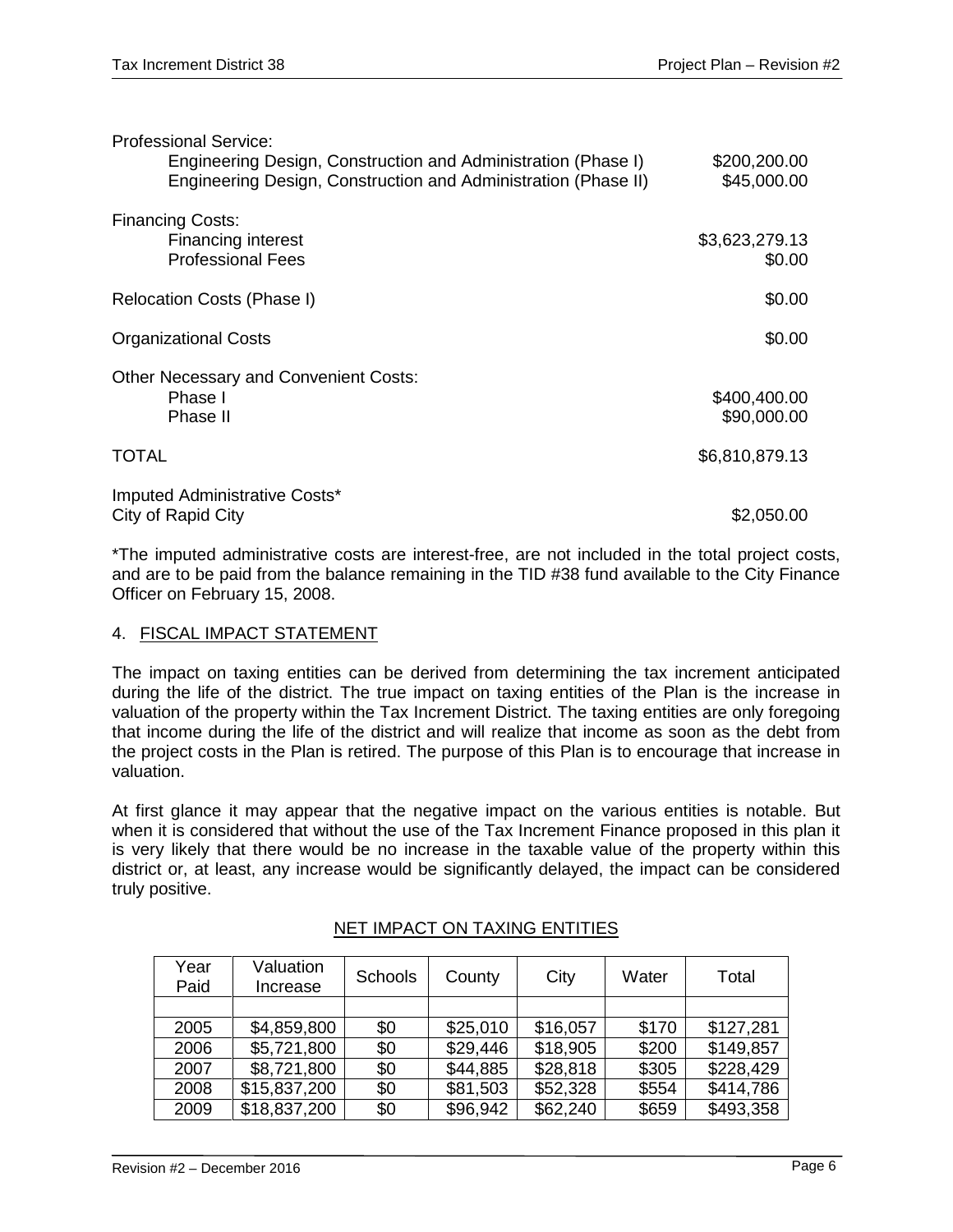| \$0<br>2010<br>\$26,144,400<br>\$134,547<br>\$86,384<br>\$915<br>\$684,738<br>\$29,144,400<br>\$149,986<br>\$96,296<br>\$1,020<br>\$763,309<br>2011<br>\$0<br>\$32,144,400<br>\$165,425<br>\$106,208<br>\$841,881<br>\$1,125<br>2012<br>\$0<br>2013<br>\$35,144,400<br>\$116,121<br>\$920,452<br>\$180,864<br>\$1,230<br>\$0<br>\$42,721,400<br>\$219,857<br>\$1,118,899<br>\$141,156<br>2014<br>\$1,495<br>\$0<br>\$47,721,400<br>\$245,589<br>\$1,249,852<br>2015<br>\$157,676<br>\$1,670<br>\$0<br>\$52,721,400<br>\$271,320<br>\$174,197<br>\$1,845<br>\$1,380,805<br>2016<br>\$0<br>\$1,511,758<br>\$57,721,400<br>\$297,052<br>\$190,717<br>\$2,020<br>2017<br>\$0<br>\$322,783<br>2018<br>\$62,721,400<br>\$207,238<br>\$2,195<br>\$1,642,711<br>\$0<br>\$67,721,400<br>\$348,515<br>\$223,758<br>\$1,773,664<br>2019<br>\$2,370<br>\$0<br>\$67,721,400<br>\$348,515<br>\$223,758<br>\$1,773,664<br>\$0<br>\$2,370<br>2020<br>\$348,515<br>\$67,721,400<br>\$223,758<br>\$2,370<br>\$1,773,664<br>2021<br>\$0<br>\$67,721,400<br>\$348,515<br>\$223,758<br>\$1,773,664<br>\$2,370<br>\$0<br>2022<br>\$67,721,400<br>\$348,515<br>\$223,758<br>\$1,773,664<br>2023<br>\$2,370<br>\$0 |  |  |  |  |
|--------------------------------------------------------------------------------------------------------------------------------------------------------------------------------------------------------------------------------------------------------------------------------------------------------------------------------------------------------------------------------------------------------------------------------------------------------------------------------------------------------------------------------------------------------------------------------------------------------------------------------------------------------------------------------------------------------------------------------------------------------------------------------------------------------------------------------------------------------------------------------------------------------------------------------------------------------------------------------------------------------------------------------------------------------------------------------------------------------------------------------------------------------------------------------------------|--|--|--|--|
|                                                                                                                                                                                                                                                                                                                                                                                                                                                                                                                                                                                                                                                                                                                                                                                                                                                                                                                                                                                                                                                                                                                                                                                            |  |  |  |  |
|                                                                                                                                                                                                                                                                                                                                                                                                                                                                                                                                                                                                                                                                                                                                                                                                                                                                                                                                                                                                                                                                                                                                                                                            |  |  |  |  |
|                                                                                                                                                                                                                                                                                                                                                                                                                                                                                                                                                                                                                                                                                                                                                                                                                                                                                                                                                                                                                                                                                                                                                                                            |  |  |  |  |
|                                                                                                                                                                                                                                                                                                                                                                                                                                                                                                                                                                                                                                                                                                                                                                                                                                                                                                                                                                                                                                                                                                                                                                                            |  |  |  |  |
|                                                                                                                                                                                                                                                                                                                                                                                                                                                                                                                                                                                                                                                                                                                                                                                                                                                                                                                                                                                                                                                                                                                                                                                            |  |  |  |  |
|                                                                                                                                                                                                                                                                                                                                                                                                                                                                                                                                                                                                                                                                                                                                                                                                                                                                                                                                                                                                                                                                                                                                                                                            |  |  |  |  |
|                                                                                                                                                                                                                                                                                                                                                                                                                                                                                                                                                                                                                                                                                                                                                                                                                                                                                                                                                                                                                                                                                                                                                                                            |  |  |  |  |
|                                                                                                                                                                                                                                                                                                                                                                                                                                                                                                                                                                                                                                                                                                                                                                                                                                                                                                                                                                                                                                                                                                                                                                                            |  |  |  |  |
|                                                                                                                                                                                                                                                                                                                                                                                                                                                                                                                                                                                                                                                                                                                                                                                                                                                                                                                                                                                                                                                                                                                                                                                            |  |  |  |  |
|                                                                                                                                                                                                                                                                                                                                                                                                                                                                                                                                                                                                                                                                                                                                                                                                                                                                                                                                                                                                                                                                                                                                                                                            |  |  |  |  |
|                                                                                                                                                                                                                                                                                                                                                                                                                                                                                                                                                                                                                                                                                                                                                                                                                                                                                                                                                                                                                                                                                                                                                                                            |  |  |  |  |
|                                                                                                                                                                                                                                                                                                                                                                                                                                                                                                                                                                                                                                                                                                                                                                                                                                                                                                                                                                                                                                                                                                                                                                                            |  |  |  |  |
|                                                                                                                                                                                                                                                                                                                                                                                                                                                                                                                                                                                                                                                                                                                                                                                                                                                                                                                                                                                                                                                                                                                                                                                            |  |  |  |  |
|                                                                                                                                                                                                                                                                                                                                                                                                                                                                                                                                                                                                                                                                                                                                                                                                                                                                                                                                                                                                                                                                                                                                                                                            |  |  |  |  |

\*Pursuant to South Dakota Codified Law, an additional tax is levied for the School District's portion of the taxes. As a result, there is no financial impact on the School District.

\*The Plan anticipates 25 semi-annual payments over 13 years; however, the district may run up to 20 years to insure repayment of the project costs.

## 5. FINANCING METHOD

The financing method to be used in the funding of this Plan is to be obtained by the developer with the exception of the costs associated with the sewer lift station. The applicant will be responsible for any interest payments due that are not available from Tax Increment District #38. Shortfalls are anticipated in years 2003 to 2009 requiring the applicant to absorb those interest costs. If the tax increment revenues exceed the anticipated loan payments, the debt will be retired early.

The debt on the Tax Increment District Project Costs covered in the Plan will be retired by deposits made in the Tax Increment District #38 as taxes are paid on the property in succeeding years. The City of Rapid City Finance Officer will make the disbursements from that fund in accordance with this Plan. According to SDCL 11-9-25, positive tax increments will be allocated to that fund until the debt from the project costs is retired or fifteen years following the last expenditure from the Project Plan whichever comes first. The final payment from this Plan is scheduled to be made on December 1, 2015; however, the district may run the full 20 years if necessary to insure repayment.

## PROJECTED AMORTIZATION RATE

|     | <b>Payment</b> | <b>Beginning</b> |                 |                  | <b>Ending</b>  | <b>Cumulative</b> |
|-----|----------------|------------------|-----------------|------------------|----------------|-------------------|
| No. | Date           | <b>Balance</b>   | <b>Interest</b> | <b>Principal</b> | <b>Balance</b> | <b>Interest</b>   |
|     | 12/01/2003     | 2,602,600.00     | 123,623.50      | 0.00             | 2,726,223.50   | 123,623.50        |
| 2   | 06/01/2004     | 2,726,223.50     | 123,623.50      | 0.00             | 2,849,847.00   | 247,247.00        |
| 3   | 12/01/2004     | 2,849,847.00     | 135,367.73      | 0.00             | 2,985,214.73   | 382,614.73        |
| 4   | 06/01/2005     | 2,985,214.73     | 135,367.73      | 0.00             | 3,056,941.96   | 517,982.46        |
| 5   | 12/01/2005     | 3,056,941.96     | 145,204.74      | 0.00             | 3,138,506.20   | 663,187.21        |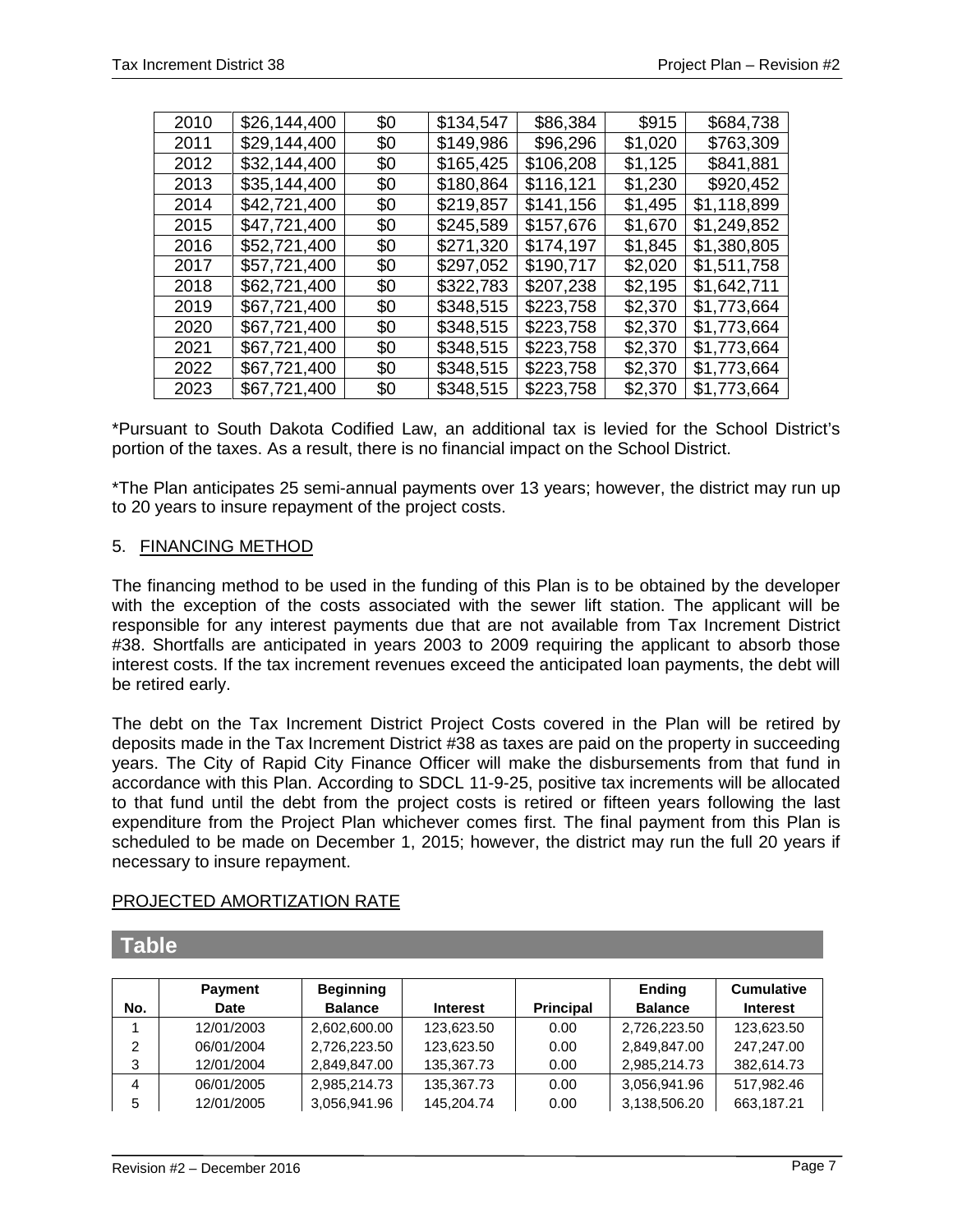| 6              | 06/01/2006 | 3,138,506.20 | 145,204.74 | 0.00       | 3,208,782.44 | 808,391.95   |
|----------------|------------|--------------|------------|------------|--------------|--------------|
| $\overline{7}$ | 12/01/2006 | 3,793,782.44 | 180,204.67 | 0.00       | 3,899,060.11 | 988,596.61   |
| 8              | 06/01/2007 | 3,899,058.61 | 180,204.67 | 0.00       | 3,965,048.78 | 1,168,801.28 |
| 9              | 12/01/2007 | 3,965,048.78 | 188,339.82 | 0.00       | 4,039,174.10 | 1,357,141.10 |
| 10             | 06/01/2008 | 4,039,174.10 | 188,339.82 | 19,053.18  | 4,020,120.92 | 1,545,480.92 |
| 11             | 12/01/2008 | 4,020,120.92 | 190,955.74 | 16,437.26  | 4,003,683.66 | 1,736,436.66 |
| 12             | 06/01/2009 | 4,003,683.66 | 190,955.74 | 55,723.26  | 3,947,960.40 | 1,927,392.40 |
| 13             | 12/01/2009 | 3,947,960.40 | 187,528.12 | 59,150.88  | 3,888,809.52 | 2,114,920.52 |
| 14             | 06/01/2010 | 3,888,809.52 | 187,528.12 | 154,840.88 | 3,733,968.64 | 2,302,448.64 |
| 15             | 12/01/2010 | 3,733,968.64 | 177,363.51 | 165,005.49 | 3,568,963.15 | 2,479,812.15 |
| 16             | 06/01/2011 | 3,568,963.15 | 177,363.51 | 204.290.49 | 3,364,672.66 | 2,657,175.66 |
| 17             | 12/01/2011 | 3,364,672.66 | 159,821.95 | 221,832.05 | 3,142,840.61 | 2,816,997.61 |
| 18             | 06/01/2012 | 3,142,840.61 | 159,821.95 | 261,118.05 | 2,881,722.56 | 2,976,819.56 |
| 19             | 12/01/2012 | 2,881,721.56 | 136,881.77 | 284,058.23 | 2,597,663.33 | 3,113,701.34 |
| 20             | 06/01/2013 | 2,597,663.33 | 136,881.77 | 323,344.23 | 2,274,319.10 | 3,250,583.11 |
| 21             | 12/01/2013 | 2,274,318.60 | 108,030.13 | 352,195.87 | 1,922,122.73 | 3,358,613.24 |
| 22             | 06/01/2014 | 1,922,122.73 | 108,030.13 | 451,418.87 | 1,470,703.86 | 3,466,643.37 |
| 23             | 12/01/2014 | 1,470,703.86 | 69,858.43  | 489,590.57 | 981,113.29   | 3,536,501.80 |
| 24             | 06/01/2015 | 981,113.29   | 69,858.43  | 555,067.57 | 356,187.29   | 3,606,360.23 |
| 25             | 12/01/2015 | 356,187.29   | 16,918.90  | 356,187.29 | 0.00         | 3,623,279.13 |
| 26             | 12/01/2015 | 0.00         | 0.00       | 0.00       | 0.00         | 3,623,279.13 |
| 27             | 06/01/2016 | 0.00         | 0.00       | 0.00       | 0.00         | 3,623,279.13 |

Chart revised to reflect interest compounded bi-annually in accordance with the financing anticipated by the applicant.

# *REVISED PROJECT PLAN – MAY 2004*

On May 24, 2004, an Amendment to the contract for Private Development for Tax Increment District 38 was signed, as approved by the City Council, to provide financing for the construction of eight hundred eighty feet (880') of a water main within the Elk Vale Road right of way for the purpose of connecting to a future city water main. The \$100,000 included \$67,000 for the water main, \$25,000 for constructing the road crossing at East Anamosa, and \$8,000 as contingency costs.

# REVISION #2 PROJECT PLAN DECEMBER 2016

Revision #2 reallocates Capital Costs, Professional Costs, Contingency Costs, and Financing Costs in order to reconcile approved project costs with actual expenditures.

The 2003 base valuation of the District as determined by the South Dakota Department of Revenue was established at \$3,362,500 and will not change with this Revision. The State Department of Revenue has indicated that the 2016 year end assessed valuation of the District is now at \$37,797,400. This year end valuation provides evidence that the District has stimulated the general economic welfare and prosperity of the state through the promotion and advancement of industrial and commercial development as required in South Dakota Codified Law 11-9-8.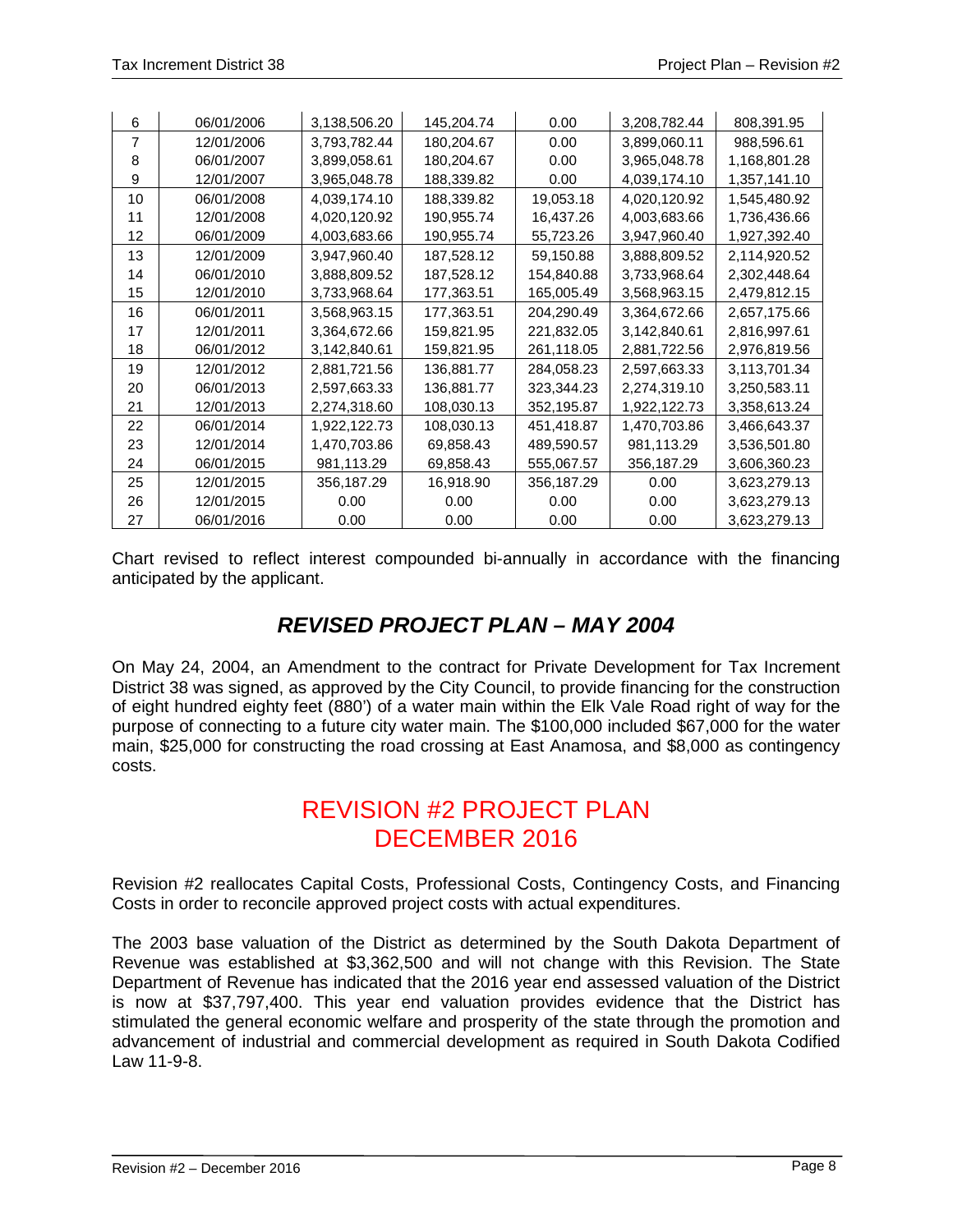This Revision reallocates the project costs by increasing the following line item costs: the water main costs by \$86,962.03, increasing Eglin Street Phase I costs by \$129,788.35, increasing the water main loop costs by \$150,943.51, increasing the water main costs near East Anamosa by \$8,000, increasing Eglin Street Phase II costs by \$736,055.48, increasing the Phase II detention dam costs by \$135,887.09, and increasing the Engineering Design and Construction Administrative costs for Phase II by \$72,713.46. The \$20,000 Imputed Administrative Fee has also been added in accordance with the Tax Increment Financing Guidelines.

The following project costs were decreased as part of the reallocation: the Engineering Design and Construction Administration costs for Phase I have been decreased by \$12,889.29 and the Financing Costs for Phase II have been decreased by \$229,050.63. All contingency costs were reallocated to line item costs, consistent with certification procedures.

Three of the original public improvement items identified for completion in the Project Plan approved in 2003 were not completed as part of the District funded public improvements. Those three included the sanitary sewer lift station (\$350,000), force main sewer extension (\$210,000) and the traffic signal at Elk Vale Road and Eglin Street (\$120,000). The traffic signal was installed by the SDDOT at its cost. The sewer improvements were not needed when another developer installed sewer utilities. The applicant has incorporated the \$680,000 from these three projects into overrun costs expended for the remaining public improvement items.

| <b>Description</b>                                           | <b>Project Plan</b><br>2003 | <b>Revision #1</b><br><b>Adjustments</b> | <b>Revision #1</b><br><b>Project Plan</b><br><b>Costs - 2004</b> | <b>Revision #2</b><br><b>Adjustments</b> | <b>Revision #2</b><br><b>Project Plan</b><br><b>Costs - 2016</b> |
|--------------------------------------------------------------|-----------------------------|------------------------------------------|------------------------------------------------------------------|------------------------------------------|------------------------------------------------------------------|
| <b>Phase I</b>                                               |                             |                                          |                                                                  |                                          |                                                                  |
| <b>Capital Costs:</b>                                        |                             |                                          |                                                                  |                                          |                                                                  |
| <b>Water Main</b>                                            | 300,000.00                  |                                          | 300,000.00                                                       | 86,962.03                                | 386,962.03                                                       |
| Eglin Street (Phase I)                                       | 460,000.00                  |                                          | 460,000.00                                                       | 129,788.35                               | 589,788.35                                                       |
| <b>Gravity Sewer</b>                                         | 132,000.00                  |                                          | 132,000.00                                                       |                                          | 132,000.00                                                       |
| Deceleration Lane                                            | 30,000.00                   |                                          | 30,000.00                                                        |                                          | 30,000.00                                                        |
| Detention Dam (Phase I)                                      | 100,000.00                  |                                          | 100,000.00                                                       |                                          | 100,000.00                                                       |
| <b>Lift Station</b>                                          | 350,000.00                  |                                          | 350,000.00                                                       | (350,000.00)                             | 0.00                                                             |
| Force Main                                                   | 210,000.00                  |                                          | 210,000.00                                                       | (210,000.00)                             | 0.00                                                             |
| Signalization Intersection                                   | 120,000.00                  |                                          | 120,000.00                                                       | (120,000.00)                             | 0.00                                                             |
| Water Main Loop                                              | 300,000.00                  |                                          | 300,000.00                                                       | 150,943.51                               | 450,943.51                                                       |
| Water Main from E Anamosa                                    |                             | 67,000.00                                | 67,000.00                                                        | 8,000.00                                 | 75,000.00                                                        |
| Road Crossing at Anamosa                                     |                             | 25,000.00                                | 25,000.00                                                        |                                          | 25,000.00                                                        |
| <b>Professional Services:</b>                                |                             |                                          |                                                                  |                                          |                                                                  |
| Engineering Design, Construction<br>Administration (Phase I) | 200,200.00                  |                                          | 200,200.00                                                       | (12,899.29)                              | 187,300.71                                                       |
| <b>Contingency Costs:</b>                                    |                             |                                          |                                                                  |                                          |                                                                  |
| Contingency Costs (Phase I)                                  | 400,400.00                  | (100,000.00)                             | 300,400.00                                                       | (300, 400.00)                            | 0.00                                                             |
| <b>Contingency Costs Amendment</b>                           |                             | 8,000.00                                 | 8,000.00                                                         | (8,000.00)                               | 0.00                                                             |
| <b>Phase I Construction Total</b>                            | 2,602,600.00                | 0.00                                     | 2,602,600.00                                                     | (625, 605.40)                            | 1,976,994.60                                                     |
| Financing:                                                   |                             |                                          |                                                                  |                                          |                                                                  |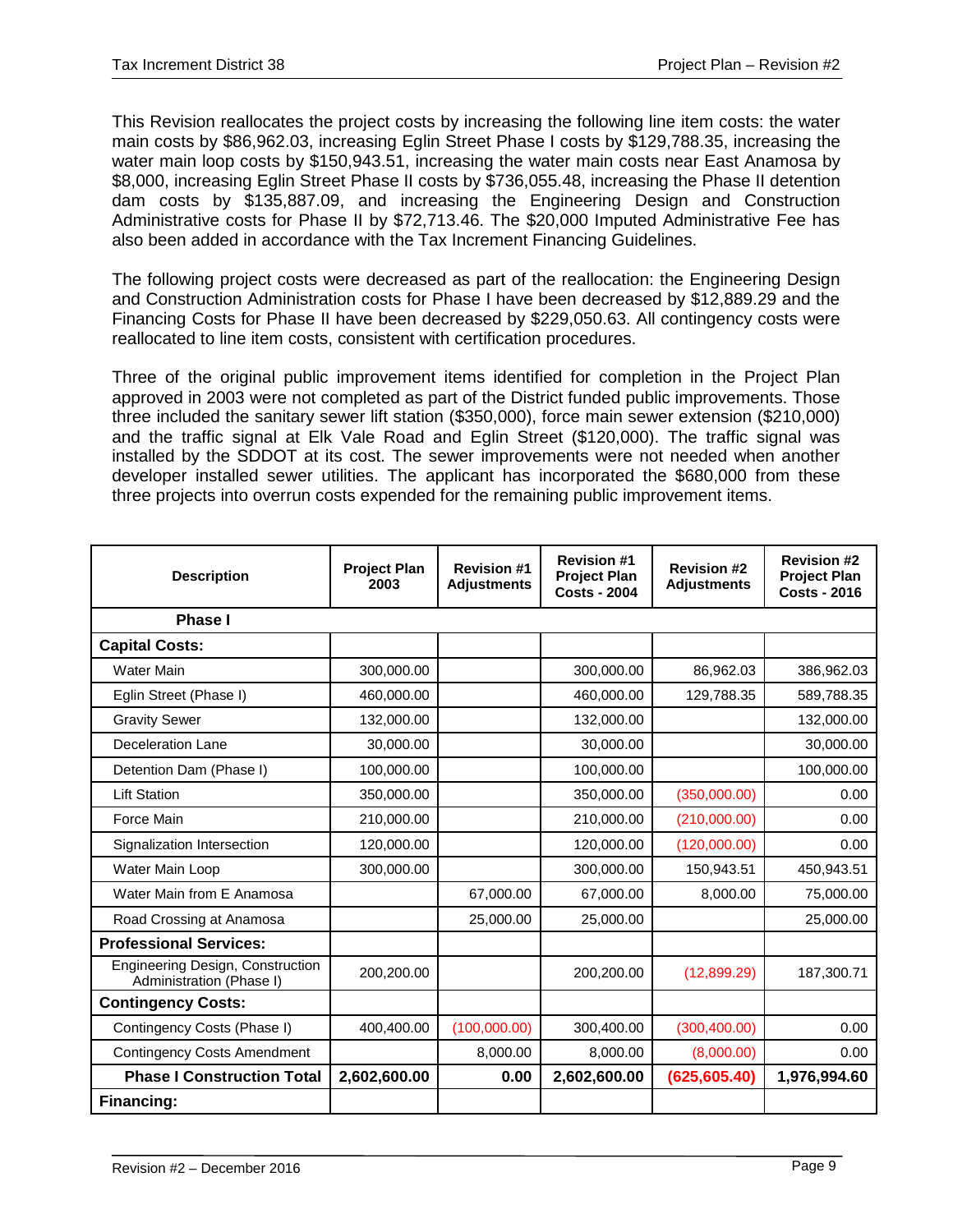| <b>Financing Interest</b>                                     | 1,937,299.48                |                                          | 1,937,299.48                                                     |                                          | 1,937,299.48                                                     |
|---------------------------------------------------------------|-----------------------------|------------------------------------------|------------------------------------------------------------------|------------------------------------------|------------------------------------------------------------------|
| <b>Phase I Total</b>                                          | 4,539,899.48                | 0.00                                     | 4,539,899.48                                                     | (625, 605.40)                            | 3,914,294.08                                                     |
| <b>Description</b>                                            | <b>Project Plan</b><br>2003 | <b>Revision #1</b><br><b>Adjustments</b> | <b>Revision #1</b><br><b>Project Plan</b><br><b>Costs - 2004</b> | <b>Revision #2</b><br><b>Adjustments</b> | <b>Revision #2</b><br><b>Project Plan</b><br><b>Costs - 2016</b> |
| <b>Phase II</b>                                               |                             |                                          |                                                                  |                                          |                                                                  |
| <b>Capital Costs:</b>                                         |                             |                                          |                                                                  |                                          |                                                                  |
| Eglin Street (Phase II)                                       | 350,000.00                  |                                          | 350,000.00                                                       | 736,055.48                               | 1,086,055.48                                                     |
| Detention Dam (Phase II)                                      | 100,000.00                  |                                          | 100,000.00                                                       | 135,887.09                               | 235,887.09                                                       |
| Imputed Administrative Fee                                    |                             |                                          |                                                                  | 20,000.00                                | 20,000.00                                                        |
| <b>Professional Services:</b>                                 |                             |                                          |                                                                  |                                          |                                                                  |
| Engineering Design, Construction<br>Administration (Phase II) | 45,000.00                   |                                          | 45,000.00                                                        | 72,713.46                                | 117,713.46                                                       |
| <b>Contingency Costs:</b>                                     |                             |                                          |                                                                  |                                          |                                                                  |
| Contingency Costs (Phase II)                                  | 90,000.00                   |                                          | 90,000.00                                                        | (90,000.00)                              | 0.00                                                             |
| <b>Phase II Construction Total</b>                            | 585,000.00                  | 0.00                                     | 585,000.00                                                       | 874,656.03                               | 1,459,656.03                                                     |
| Financing:                                                    |                             |                                          |                                                                  |                                          |                                                                  |
| <b>Financing Interest</b>                                     | 1,685,979.65                |                                          | 1,685,979.65                                                     | (229,050.63)                             | 1,456,929.02                                                     |
| <b>Phase II Total</b>                                         | 2,270,979.65                | 0.00                                     | 2,270,979.65                                                     | 645,605.40                               | 2,916,585.05                                                     |
|                                                               |                             |                                          |                                                                  |                                          |                                                                  |
| <b>Construction Cost Totals</b>                               |                             |                                          |                                                                  |                                          |                                                                  |
| Phase I Total                                                 | 2,602,600.00                | 0.00                                     | 2,602,600.00                                                     | (625, 605.40)                            | 1,976,994.60                                                     |
| Phase II Total                                                | 585,000.00                  | 0.00                                     | 585,000.00                                                       | 874,656.03                               | 1,459,656.03                                                     |
| <b>Total Construction Costs</b>                               | 3,187,600.00                | 0.00                                     | 3,187,600.00                                                     | 249,050.63                               | 3,436,650.63                                                     |
|                                                               |                             |                                          |                                                                  |                                          |                                                                  |
| <b>Financing Cost Totals</b>                                  |                             |                                          |                                                                  |                                          |                                                                  |
| Phase I Total                                                 | 1,937,299.48                |                                          | 1,937,299.48                                                     | 0.00                                     | 1,937,299.48                                                     |
| Phase II Total                                                | 1,685,979.65                |                                          | 1,685,979.65                                                     | (229,050.63)                             | 1,456,929.02                                                     |
| <b>Total Financing Costs</b>                                  | 3,623,279.13                |                                          | 3,623,279.13                                                     | (229, 050.63)                            | 3,394,228.50                                                     |
|                                                               |                             |                                          |                                                                  |                                          |                                                                  |
| <b>Total Project Plan Costs</b>                               | 6,810,879.13                | 0.00                                     | 6,810,879.13                                                     | 0.00                                     | 6,810,879.13                                                     |

The District's development generated \$657,555 in tax increment revenue receipts for 2015. The Phase I amortization schedule identifies actual TID 38 tax increment revenues generated from 2004 through December 2015. Those revenues were used to pay Phase I certified costs in full. The Phase II amortization schedule, however, is based on the \$331,789.11 bi-annual projected 2016 tax receipts. If the tax revenues received are higher and additional development occurs, the District will pay off sooner than the December 1, 2020 projection.

# **TID 38 - Phase I**

Phase I expenditures were certified in February 2006 in the amount of \$1,922,223.40. Since the certification of Phase I in 2006, the City has made payments on Phase I and the final payment made on December 1, 2016. In addition to the developer's certified capital costs of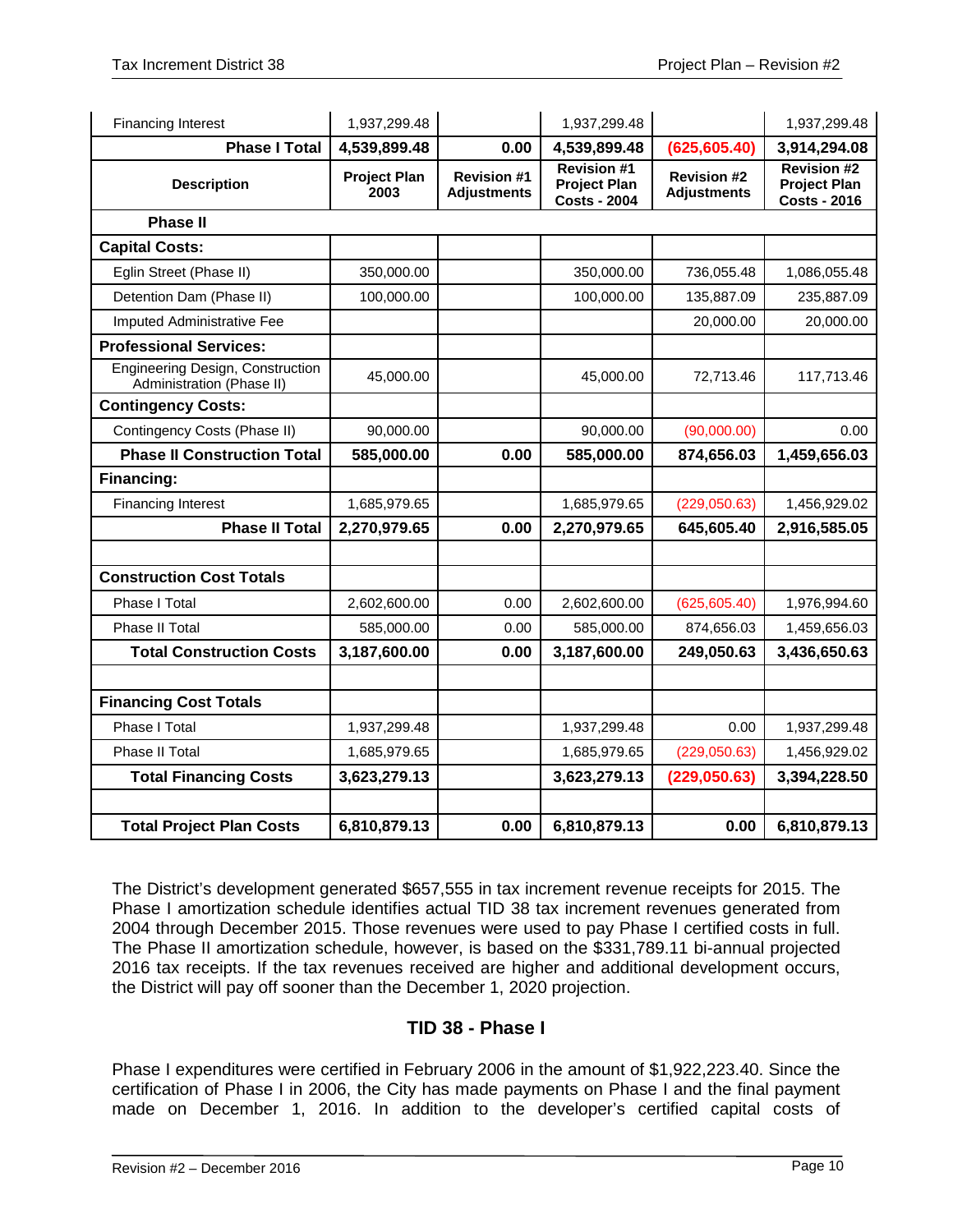\$1,922,223.40, the City paid \$1,937,299.48 in interest expenses for Phase I. Capital costs in Phase I were expended for portions of Eglin Street, the detention dam just east of the University Center, the water main, the water main road crossing at Anamosa Street and the water main loop.

| City of Rapid City                      |      |              |            |            |               |              |  |  |  |
|-----------------------------------------|------|--------------|------------|------------|---------------|--------------|--|--|--|
| TID Debt Obligations - TID 38 - Phase I |      |              |            |            |               |              |  |  |  |
| Fund 0491-0004/0800                     |      |              |            |            |               |              |  |  |  |
| As of December 31, 2016                 |      |              |            |            |               |              |  |  |  |
| <b>Annual Interest Rate</b><br>9.50%    |      |              |            |            |               |              |  |  |  |
| Expires 2/17/2023                       |      |              |            |            |               |              |  |  |  |
| Pmt Date                                | Days | Beginning    | Payment    | Interest   | Principal     | Ending       |  |  |  |
| Outstanding                             |      | Balance      | Amount     | Amount     | Amount        | Balance      |  |  |  |
| 12/7/2004                               |      |              |            |            |               | 1,922,223.40 |  |  |  |
| 4/5/2006                                | 484  | 1,922,223.40 | 45,742.86  | 242,147.48 | (196, 404.62) | 2,118,628.02 |  |  |  |
| 5/19/2006                               | 44   | 2,118,628.02 | 29,726.24  | 24,262.64  | 5,463.60      | 2,113,164.43 |  |  |  |
| 6/20/2006                               | 32   | 2,113,164.43 | 6,247.89   | 17,600.05  | (11, 352.16)  | 2,124,516.59 |  |  |  |
| 9/21/2006                               | 93   | 2,124,516.59 | 7,738.50   | 51,424.94  | (43, 686.44)  | 2,168,203.04 |  |  |  |
| 10/20/2006                              | 29   | 2,168,203.04 | 2,111.06   | 16,365.48  | (14, 254.42)  | 2,182,457.45 |  |  |  |
| 11/21/2006                              | 32   | 2,182,457.45 | 24,988.03  | 18,177.18  | 6,810.85      | 2,175,646.60 |  |  |  |
| 1/19/2007                               | 59   | 2,175,646.60 | 2,182.01   | 33,409.59  | (31, 227.58)  | 2,206,874.18 |  |  |  |
| 5/21/2007                               | 122  | 2,206,874.18 | 44,824.65  | 70,075.81  | (25, 251.16)  | 2,232,125.34 |  |  |  |
| 6/22/2007                               | 32   | 2,232,125.34 | 2,709.16   | 18,590.85  | (15,881.69)   | 2,248,007.04 |  |  |  |
| 7/23/2007                               | 31   | 2,248,007.04 | 12,633.18  | 18,138.03  | (5,504.85)    | 2,253,511.89 |  |  |  |
| 8/22/2007                               | 30   | 2,253,511.89 | 18,458.66  | 17,595.91  | 862.75        | 2,252,649.14 |  |  |  |
| 10/23/2007                              | 62   | 2,252,649.14 | 6,532.67   | 36,350.97  | (29, 818.30)  | 2,282,467.44 |  |  |  |
| 11/21/2007                              | 29   | 2,282,467.44 | 44,251.13  | 17,227.94  | 27,023.19     | 2,255,444.25 |  |  |  |
| 12/21/2007                              | 30   | 2,255,444.25 | 2,524.81   | 17,611.00  | (15,086.19)   | 2,270,530.44 |  |  |  |
| 6/1/2008                                | 163  | 2,270,530.44 | 124,877.97 | 96,326.48  | 28,551.49     | 2,241,978.95 |  |  |  |
| 12/1/2008                               | 183  | 2,241,978.95 | 78,830.94  | 106,785.76 | (27, 954.82)  | 2,269,933.77 |  |  |  |
| 6/1/2009                                | 182  | 2,269,933.77 | 80,535.72  | 107,526.45 | (26,990.73)   | 2,296,924.50 |  |  |  |
| 12/1/2009                               | 183  | 2,296,924.50 | 209,523.26 | 109,402.83 | 100,120.43    | 2,196,804.07 |  |  |  |
| 6/1/2010                                | 182  | 2,196,804.07 | 165,543.65 | 104,062.31 | 61,481.34     | 2,135,322.73 |  |  |  |
| 12/1/2010                               | 183  | 2,135,322.73 | 172,882.81 | 101,705.71 | 71,177.10     | 2,064,145.63 |  |  |  |
| 6/1/2011                                | 182  | 2,064,145.63 | 214,019.82 | 97,778.30  | 116,241.52    | 1,947,904.11 |  |  |  |
| 12/1/2011                               | 183  | 1,947,904.11 | 216,226.80 | 92,778.94  | 123,447.86    | 1,824,456.25 |  |  |  |
| 6/1/2012                                | 183  | 1,824,456.25 | 208,471.82 | 86,899.10  | 121,572.72    | 1,702,883.53 |  |  |  |
| 12/1/2012                               | 183  | 1,702,883.53 | 270,531.24 | 81,108.58  | 189,422.66    | 1,513,460.87 |  |  |  |
| 6/1/2013                                | 182  | 1,513,460.87 | 171,677.57 | 71,692.43  | 99,985.14     | 1,413,475.73 |  |  |  |
| 12/1/2013                               | 183  | 1,413,475.73 | 213,998.03 | 67,324.04  | 146,673.99    | 1,266,801.74 |  |  |  |

# **TID 38 Phase I – Amortization Schedule**